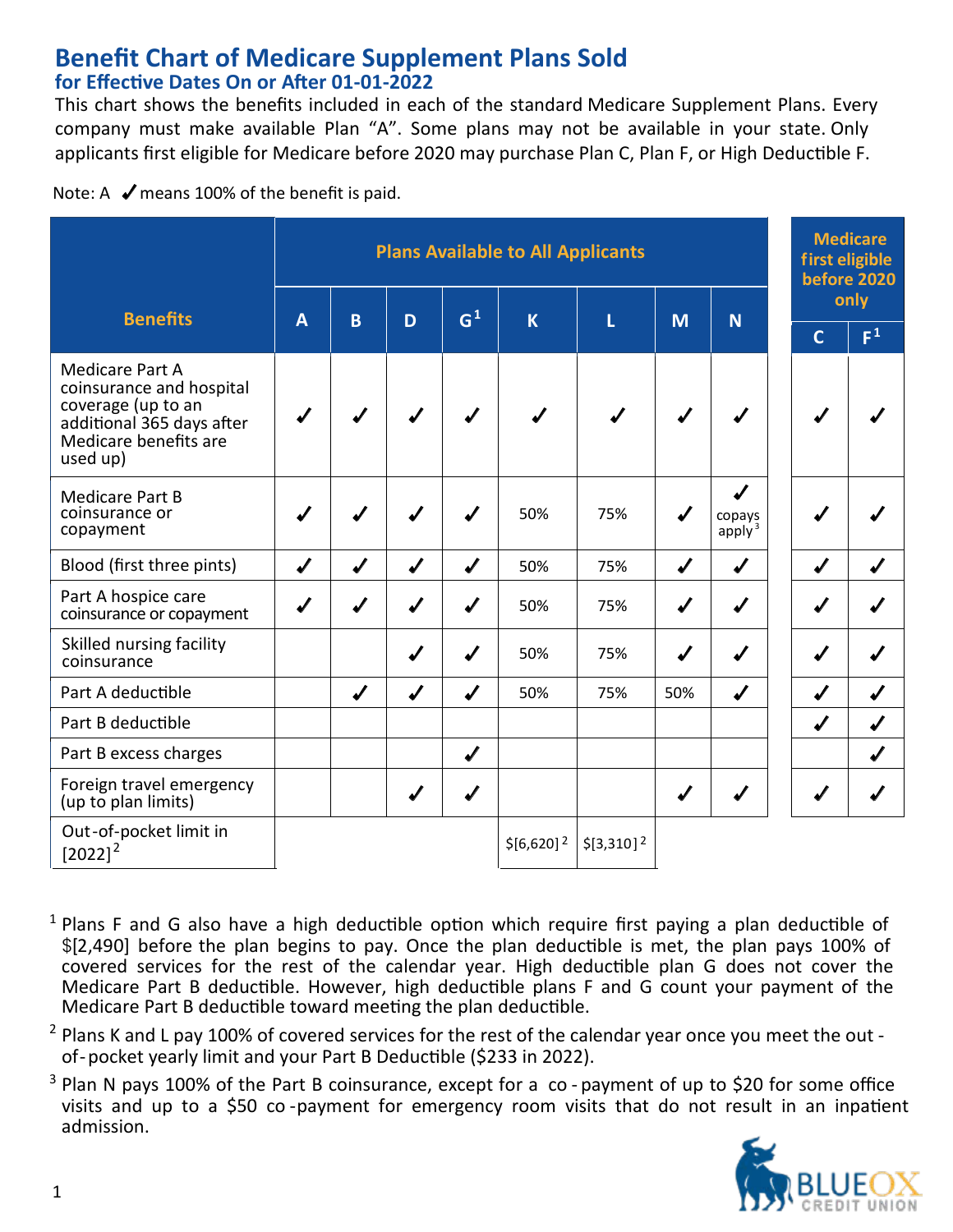## **Your Medicare coverage choices at a glance**

There are 2 main ways to get your Medicare coverage - Original Medicare or a Medicare Advantage Plan. Use these steps to help you decide.